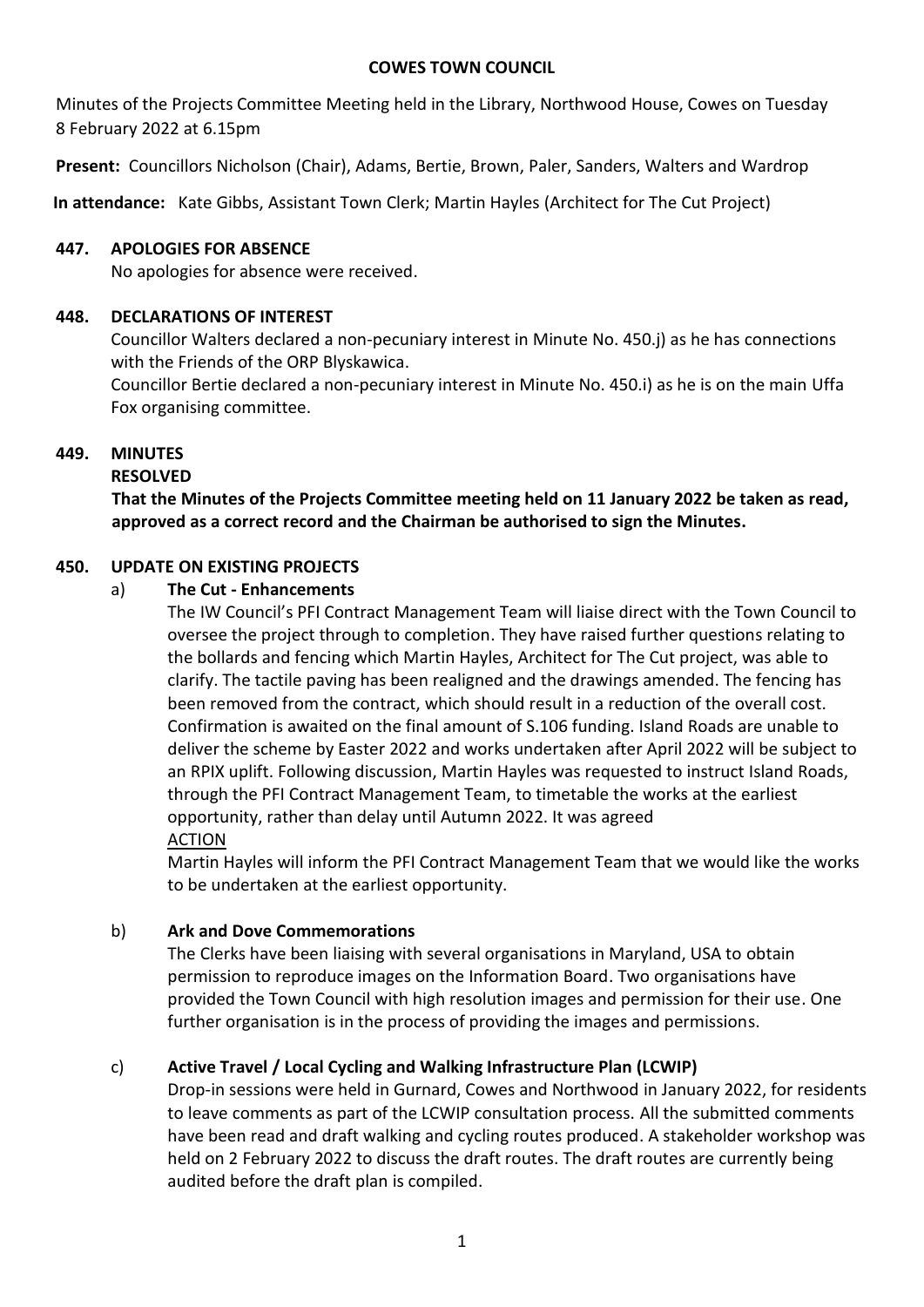## d) **Cowes Fayre**

The Mayor and Deputy Mayor have been in contact with the IW Council's Director of Regeneration. With the Fayre looking uncertain for Spring 2022, funding from the Welcome Back Fund to support the provision of flags and bunting for the Queen's Platinum Jubilee has been requested.

### e) **Community Orchard**

Councillors Brown and Paler are liaising with Red Funnel to progress the arrangements for the new trees at Northwood Recreation Ground. The trees are currently being held at a local nursery.

## f) **Moorgreen Road Allotment Society and Woodland**

Councillor Sanders is liaising with representatives from Moorgreen Road Allotment Society regarding the creation of a woodland management plan and pathway for the woodland area at Moorgreen Road. An on-site meeting is being held with contractors on 9 February 2022 to discuss the improvement works.

#### g) **Resilience Plan**

Kay Smith, Action IW's Community Resilience Co-ordinator, Cowes Area, was not in attendance but had provided an update. The resilience plan is in progress and will be shared with Councillors shortly.

## h) **Cowes Place Strategy and Structure**

The Chairman has consulted with representatives from UKSA and Newport and Carisbrooke Community Council to discuss youth provision.

### i) **Uffa Fox Regatta**

There is uncertainty as to whether the Regatta will proceed. Councillors felt they should not provide financial support to fund a sailing regatta; regattas should be self-financing from entrance fees and revenue.

An Uffa Fox Festival is planned, comprising of a static display of Uffa Fox's designs. Cowes Heritage and Community Group are working in partnership with the Festival organisers to put on a heritage display about the life of Uffa Fox at Commodore's House.

# j) **80th Anniversary of the Defence of Cowes**

A grant application has been submitted by the Friends of the ORP Blyskawica Society to underwrite the  $80<sup>th</sup>$  Anniversary events in the sum of £5,000; this will be considered by the Finance, Acquisitions and Staffing Committee.

Councillor Sanders attended the Friends of the ORP Blyskawica Society's recent meeting where a draft plan of events for Cowes and East Cowes was discussed.

The Friends of Northwood Cemetery are about to start works on the refurbishment of the Community War Grave.

#### k) **Secrets of the Solent**

The Chairman contacted Southern Water to discuss siting a mural on the pumping station opposite Mornington Road. A response is awaited. Councillors were concerned that the pumping station may not have a sufficient flat surface area to house the mural and discussed alternative locations. It was agreed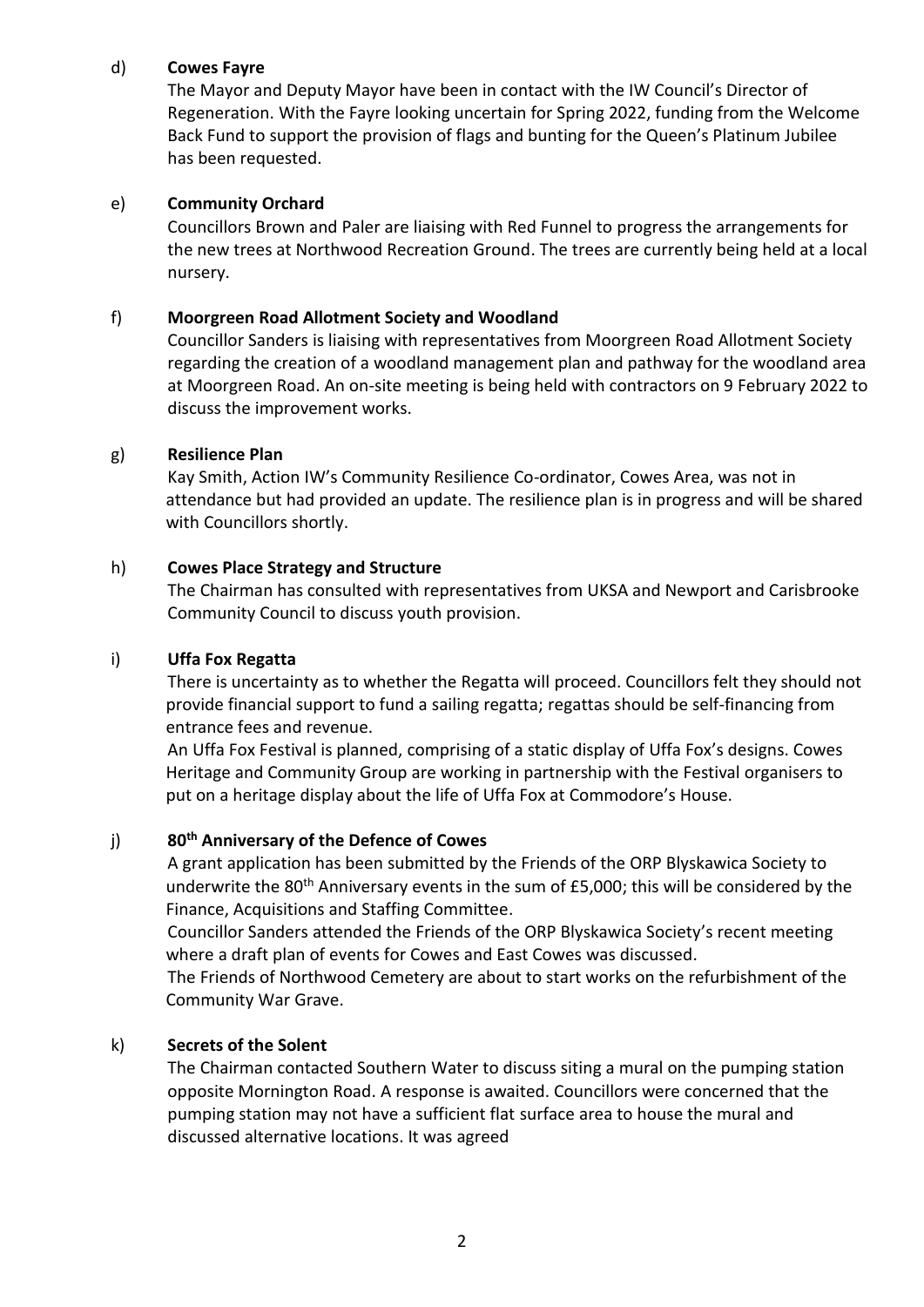# ACTION

The Assistant Town Clerk will write to Day Lewis Pharmacy to ask if they will consider giving permission to site the mural on their wall at The Cut.

# l) **Signage on public conveniences**

At the previous meeting, Councillors discussed additional and replacement signage at the Parade public conveniences to assist visitors to locate the entrance to the facilities. The Chairman has asked Island Roads if new signage can be placed on nearby lampposts; a response is awaited. The Assistant Town Clerk has cleaned the main sign and added the Town Council's logo. It was agreed

## **ACTION**

The Chairman will contact Island Roads again for a reply.

# m) **Queen's Platinum Jubilee**

Councillors discussed taking part in the official Beacon lighting ceremony. Locations suitable for a beacon were discussed, with the circular paved area of the Parade being suggested. Permission will be required from the IW Council to site the beacon, and arrangements made for the safe running of a beacon lighting event.

The Mayor felt that a Platinum Jubilee theme should be promoted for the whole of June 2022 throughout the High Street, with displays of bunting and flags in a Union Jack design. Councillors were supportive of purchasing new flags and bunting; the Mayor will provide costings.

The Mayor offered to liaise with local organisations to obtain details of all commemorative events which are being held locally, in addition to the Jubilee Picnic in the Park community event. Councillor Paler offered to assist.

In 2012 the Town Council provided commemorative mugs for pre-school and primary school children in the Cowes area to commemorate the Queen's Diamond Jubilee. Councillors suggested purchasing 1,000 celebratory mugs to commemorate the Queen's Platinum Jubilee; the Mayor will provide costings.

Councillors discussed purchasing Platinum Jubilee commemorative flags to be flown from the Town Council's flagpoles at Francki Place and on Cowes seafront; they felt that Union Jack flags would be more suitable as they could be flown again in the future.

It was suggested that we write to the Harbour Commission to find out if they are going to dress Trinity Landing with flags for the Platinum Jubilee.

Councillors suggested that any costs associated with commemorating the Queen's Platinum Jubilee could come from the unused funds from the 'Discretionary Services Contingency' budget heading.

# It was agreed

ACTIONS

- 1. The Assistant Town Clerk will contact the IW Council to enquire about holding a beacon lighting event on The Parade.
- 2. The Mayor will obtain costs for Union Jack bunting and flags for the High Street.
- 3. Councillors Bertie and Paler will compile a list of local commemorative events.
- 4. The Mayor will obtain costs for 1,000 commemorative mugs.
- 5. The Mayor will provide the Town Clerks with supplier's details for large Union Jack flags for the Town Council's two flagpoles.
- 6. The Assistant Town Clerk will write to Cowes Harbour Commission to ask if they will be dressing Trinity Landing with flags for the Platinum Jubilee. Councillor Walters to provide contact details.